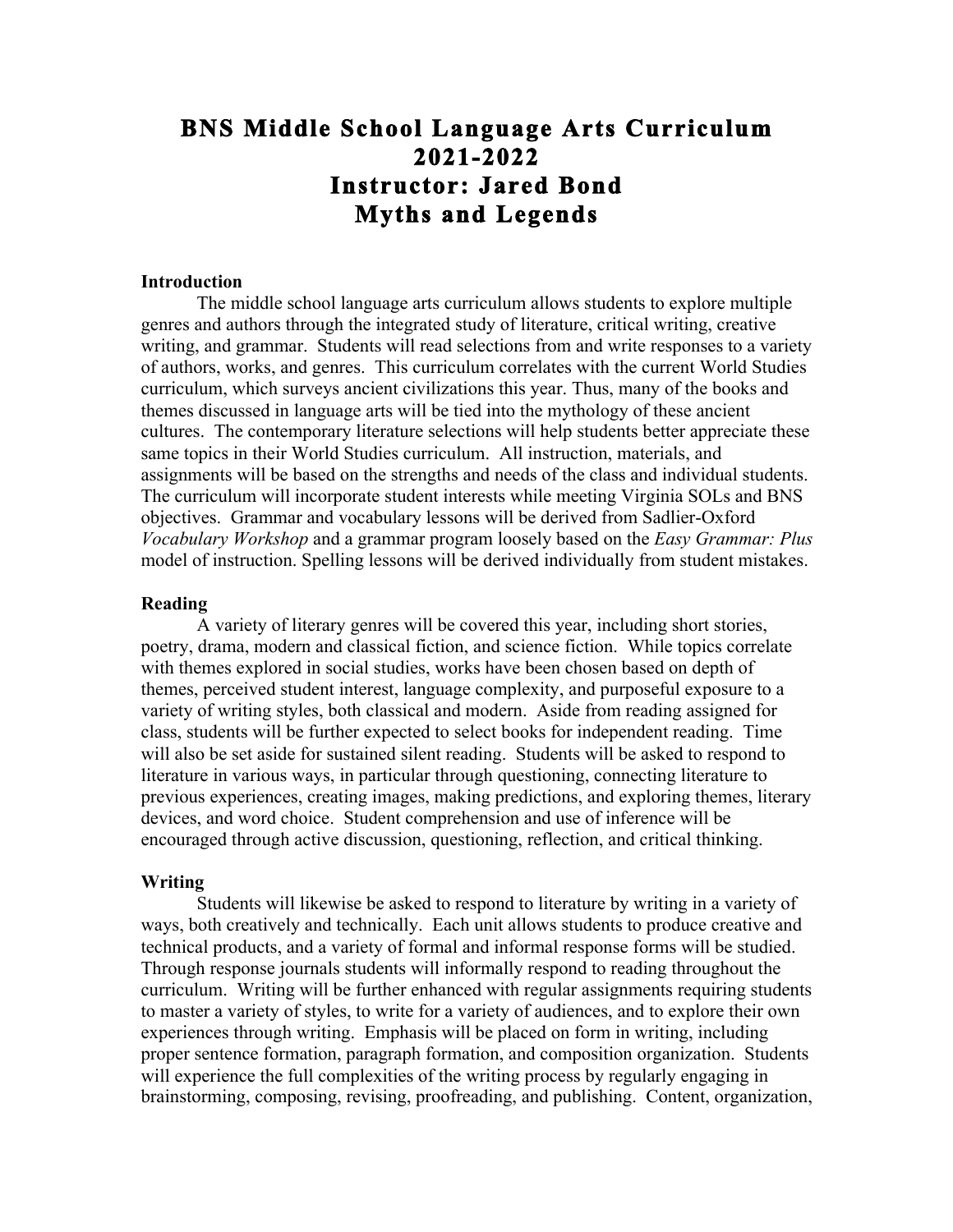voice, fluency, grammar, and word choice will be emphasized throughout the writing process. Students will work on retaining their cursive skills through monthly practice assignments. All students will participate in the school-wide celebration of writing at the end of the year by producing, revising, proofreading, and presenting a short story for Authors' Tea.

#### **Grammar and Vocabulary**

Grammatical conventions will be studied regularly in the form of regular lessons as part of a 3-year program. Grammar will also be emphasized throughout the course of student writing. Writers' workshops will enhance exploration of the conventions of writing styles and purposes. Students will be expected to use studied grammar and spelling rules in all formal writing assignments and to revise assignments so that they contain no grammatical mistakes. In addition, there will be a focus on vocabulary enhancement, especially words they encounter frequently in high school reading.

## **Speaking and Listening**

Speaking and listening will be integrated throughout the curriculum through regular oral presentation, small group discussions, literature circles, sharing of writing, debate, and drama. All students are expected to contribute to group discussions and to listen attentively to others in the classroom. Students will work to develop confidence in their own speaking abilities as well as to show respect toward the work and opinions of others.

#### **Assessment**

Students will be assessed both formally and informally throughout the year. Ideally, each student will be able to use his or her own strengths and interests to display knowledge. A variety of assessment opportunities will be given, including quizzes, informal response journals, short term assignments, long-term assignments, essays, homework completion, portfolios, creative pieces, and participation in a variety of inclass assignments, including whole-class, group, and individual. The grading policy will include the following:

| Quizzes and short-term assignments:        | 15% |
|--------------------------------------------|-----|
| Long-term assignments, including major     |     |
| creative assignments and essays            | 40% |
| Class preparation and homework completion, |     |
| including response journals                | 25% |
| Class work, notebook organization, and     |     |
| appropriate participation in discussion    | 20% |